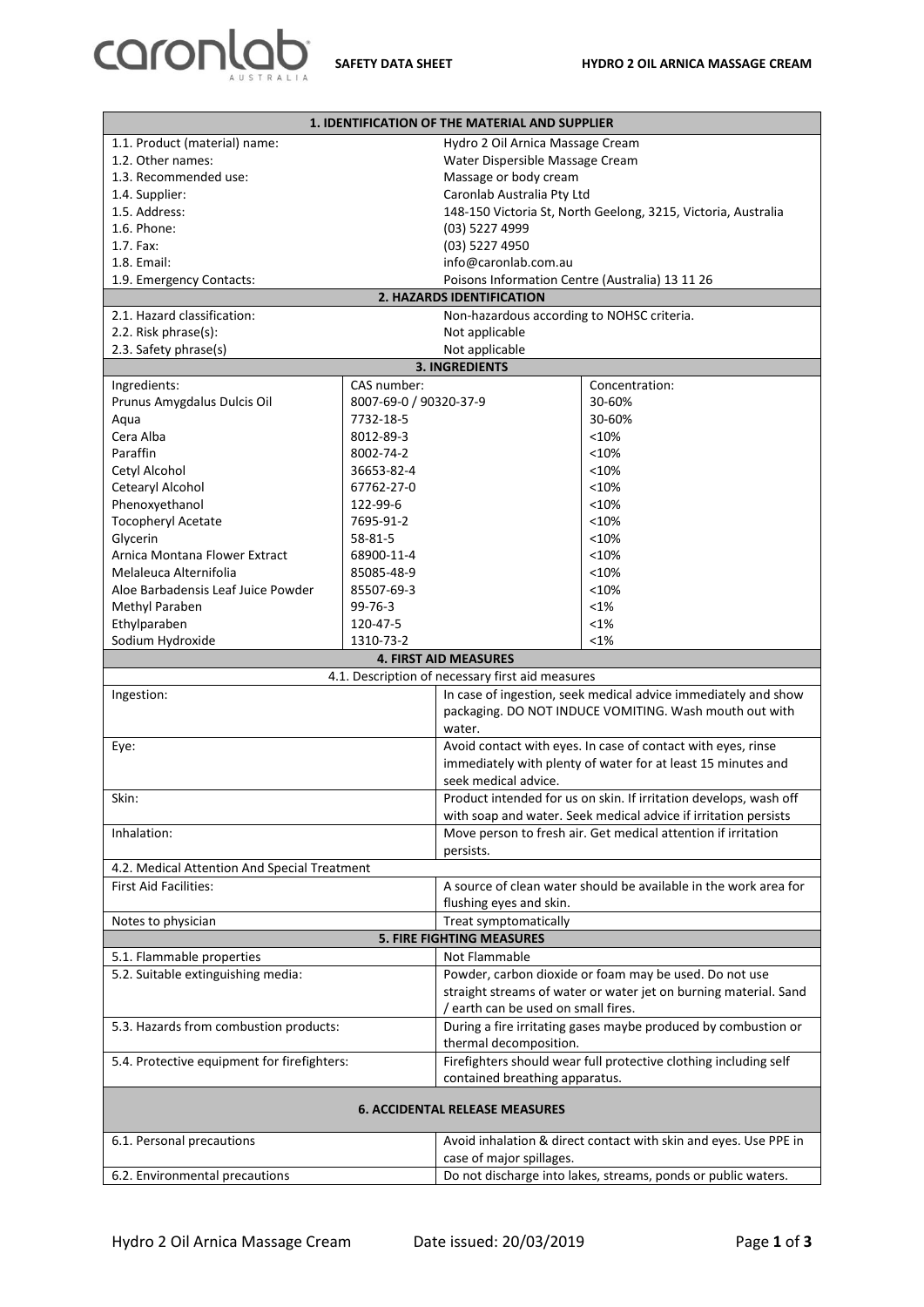

|                                                                                  | Advise authorities if the product has penetrated drains, sewers            |  |  |
|----------------------------------------------------------------------------------|----------------------------------------------------------------------------|--|--|
|                                                                                  | and water pipes.                                                           |  |  |
| 6.3. Methods for containment                                                     | Small spill: Spills may be slippery. Clean up immediately.                 |  |  |
|                                                                                  | Carefully scoop or sweep up, place in a clean container and                |  |  |
|                                                                                  | dispose of in accordance with all applicable regulations. Flush            |  |  |
|                                                                                  | spill area with water.                                                     |  |  |
|                                                                                  | Large spill: Remove all potential ignition sources. Carefully scoop        |  |  |
|                                                                                  | or sweep up, and place residues in clean containers for proper             |  |  |
|                                                                                  | disposal. Wash down with large quantities of water.                        |  |  |
|                                                                                  | 7. HANDLING AND STORAGE                                                    |  |  |
| 7.1. Handling                                                                    | Avoid contact with eyes.                                                   |  |  |
|                                                                                  | Use good hygiene practices when handling this material                     |  |  |
|                                                                                  | Do not smoke                                                               |  |  |
|                                                                                  | Use according to package label instructions                                |  |  |
| 7.2. Storage                                                                     | Store tightly closed in original container, in a cool, dry and             |  |  |
|                                                                                  | ventilated area away from heat sources and protected from                  |  |  |
|                                                                                  | light.                                                                     |  |  |
|                                                                                  | Keep air contact to a minimum.                                             |  |  |
|                                                                                  | Keep out of reach of children.                                             |  |  |
|                                                                                  | Avoid excessive heat. Store at temperatures below 30°C                     |  |  |
| 7.3. Fire Protection                                                             | Keep away from ignition sources and naked flames. Take                     |  |  |
|                                                                                  | precautions to avoid static discharges in working area.                    |  |  |
|                                                                                  | 8. EXPOSURE CONTROLS/PERSONAL PROTECTION                                   |  |  |
| 8.1. National exposure standards                                                 | None allocated                                                             |  |  |
| 8.2. Biological limit values                                                     | None allocated                                                             |  |  |
| 8.3. Engineering controls                                                        | Use in a well-ventilated area.                                             |  |  |
| 8.4. Personal protective equipment                                               | Gloves may be worn to minimise contact                                     |  |  |
| 9. PHYSICAL AND CHEMICAL PROPERTIES                                              |                                                                            |  |  |
| 9.1. Appearance:                                                                 | Opaque, off white to cream colour wax                                      |  |  |
| 9.2. Odour:                                                                      | Characteristic                                                             |  |  |
| 9.3. pH:                                                                         | $6.0 - 8.0$                                                                |  |  |
| 9.4. Vapour Pressure:                                                            | Not available                                                              |  |  |
| 9.5. Vapour density:                                                             | Not available                                                              |  |  |
| 9.6. Boiling point/range:                                                        | Not available                                                              |  |  |
| 9.7. Melting point:                                                              | Not available                                                              |  |  |
| 9.8. Solubility in water:                                                        | Sparingly soluble /dispersible                                             |  |  |
| 9.9. Specific gravity:                                                           | $0.90 - 0.95$ g/mL                                                         |  |  |
| 9.10. Flammable materials information:                                           | Not applicable                                                             |  |  |
| Flash point and method of detecting flash point;                                 | Not available                                                              |  |  |
| upper and lower flammable (explosive) limits in air;                             |                                                                            |  |  |
| and ignition temperature.                                                        | Not available                                                              |  |  |
| 9.11. Viscosity at room temperature:                                             | Solid                                                                      |  |  |
| 9.12. Percent volatile:                                                          | Not known                                                                  |  |  |
| <b>10. STABILITY AND REACTIVITY</b><br>10.1. Chemical Stability:                 |                                                                            |  |  |
|                                                                                  | Generally stable                                                           |  |  |
| 10.2. Incompatible materials:                                                    | Strong oxidizing agents, acids & alkali                                    |  |  |
| 10.3. Hazardous decomposition products:                                          | Liable to cause smoke & acrid fumes during combustion. Carbon              |  |  |
|                                                                                  | monoxide, carbon dioxide & other non-identifiable organic.                 |  |  |
| 10.4. Hazardous reactions:                                                       | None known<br><b>11. TOXICOLOGICAL INFORMATION</b>                         |  |  |
|                                                                                  |                                                                            |  |  |
| 11.1. Toxicological data                                                         | No data available                                                          |  |  |
| 11.2. Effects of acute exposure:                                                 |                                                                            |  |  |
| Eye contact:<br>Skin contact:                                                    | No risk anticipated in normal use                                          |  |  |
|                                                                                  | No risk anticipated in normal use. Not expected to be a skin<br>sensitiser |  |  |
|                                                                                  |                                                                            |  |  |
| Inhalation:                                                                      | No risk anticipated in normal use                                          |  |  |
| Ingestion:                                                                       | No risk anticipated in normal use                                          |  |  |
| 11.2.2. Chronic<br>No long term effects are known.<br>12. ECOLOGICAL INFORMATION |                                                                            |  |  |
| Not expected to be harmful to aquatic or terrestrial organisms.                  |                                                                            |  |  |
| 12.1. Ecotoxicity:                                                               |                                                                            |  |  |
| 12.2. Persistence and degradability:                                             | Not available                                                              |  |  |